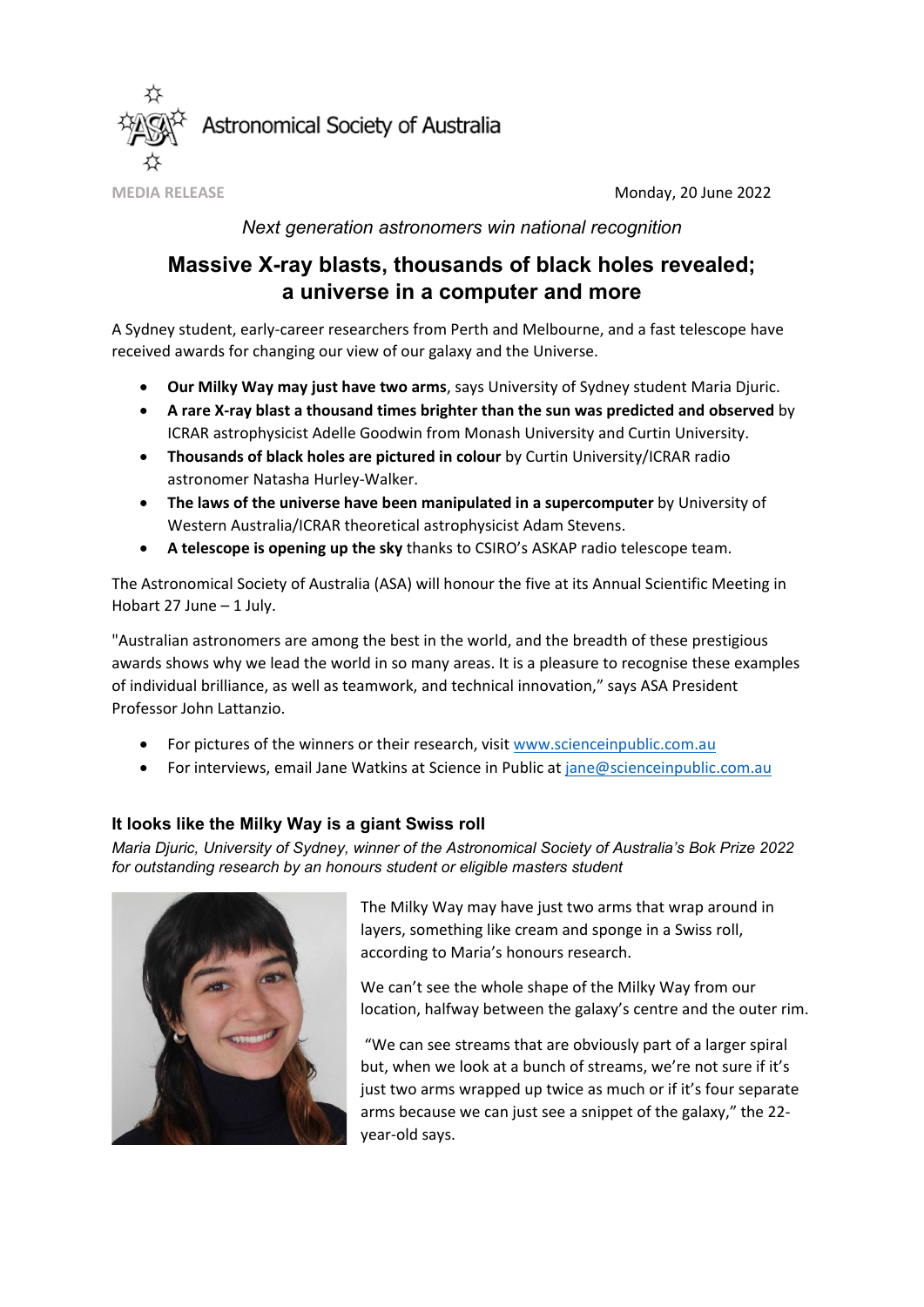

Maria used information on thousands of stars tracked by the European Space Agency's GAIA spacecraft to show the Milky Way is likely to have just two arms. She is now moving to University College London where, for her PhD, she will use up to 35 million stars in a fresh GAIA data release.

#### **Explosive observation shines brighter than a thousand suns**

*Dr Adelle Goodwin, Monash University/Curtin University/ICRAR, winner of the Astronomical Society of Australia's Charlene Heisler Prize for the most outstanding PhD thesis*



Adelle predicted an outburst from neutron star SAX J1808.4−3658, enabling five groups of researchers and seven telescopes to examine the onset of such an event in detail for the first time.

Neutron stars are extreme objects. Just one handful of their matter weighs as much as five Mount Everests. What's more they are dark and hard to find.

When they're part of a binary system, they steal matter from their partner star, producing bright X-ray emission and occasionally explosions a thousand times the energy of our sun.

The project, one of six that made up her thesis, included Neils Gehrels Swift X-ray Observatory, the International Space Station's Neutron Star Interior Composition Explorer, Las Cumbres Observatory, and the South African Large Telescope. Adelle undertook her PhD at Monash University and is now a post-doctoral researcher at Curtin University.

#### **Thousands of black holes in a new vision of the night sky**

*Dr Natasha Hurley-Walker, Curtin University/ICRAR, winner of the Astronomical Society of Australia's Anne Green Prize 2022 for a significant advancement by a mid-career scientist*



The recently published image of the black hole at the heart of the Milky Way was captured by massive radio telescopes and a big global team.

Meanwhile, Natasha has worked with a small team of early career researchers to use Australian telescopes to create a new vision of the entire southern sky, in radio colour.

This work enabled the imaging of hundreds of thousands of black holes in distant galaxies, and the identification of a remnant supernova that lit up the sky for Indigenous Australians when it exploded 9,000 years ago.

Natasha is an ARC Future Fellow at Curtin University in Perth and a member of ICRAR. She completed her PhD in radio astronomy at Cambridge University in the UK. Her prize-winning project is the GaLactic and Extragalactic All-sky MWA (GLEAM) extragalactic catalogue.